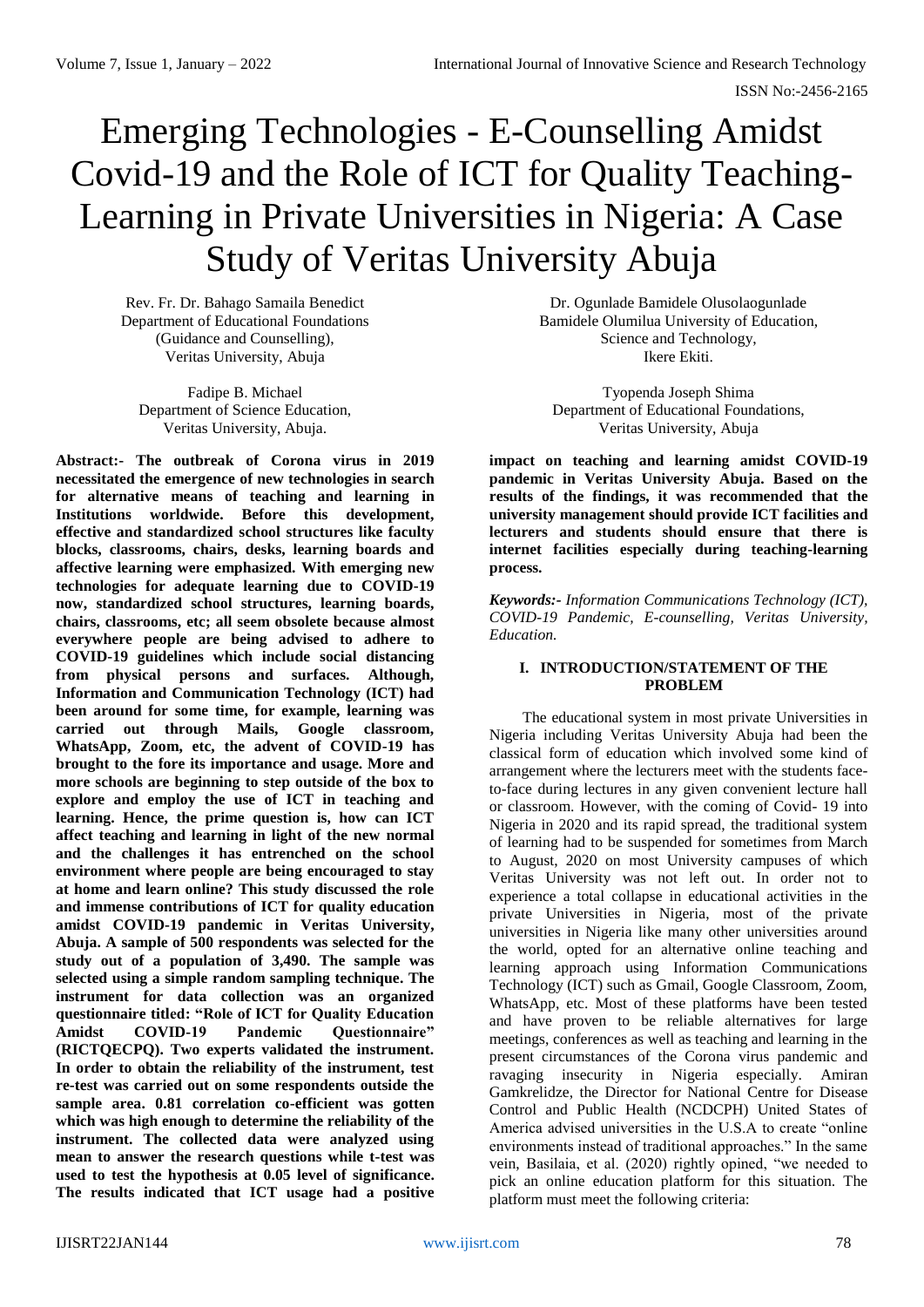- Connecting with the Lecturer and at least 50 other students at the same time, via video interactive conference;
- In case of online lectures, lecturers may need to use discussion to make the teaching process more organic and realistic;
- For students that do not have access to high-speed internet connections, the streams have to be recorded and uploaded;
- The online lectures should be accessible not only by computers but mobile phones;
- Students should have the option to watch recorded lectures that they missed with capability of rewind;
- The ability for students to complete and hand in their assignments or homework, quizzes and tests.

So far, in line with the above criteria among most private Universities in Nigeria (including Veritas University Abuja}, studies have been ongoing online on at least three major known Information Communications Technology; WhatsApp, Zoom, and Google classroom depending on the suitability, efficiency and effectiveness of any of these platforms.

COVID- 19 has caused serious problems to every facet of human life globally. This Pandemic has affected every sector of human endeavor: economic, political, health, religious and education. With regard to education during this period of the Pandemic, it has been observed by some experts, and rightly so that for a while, perhaps, one year, even the well-known traditional system of education all over the world had to be suspended for reasons of adherence to social distancing and other non-pharmaceutical measures that has been put in place. This problem has given birth to more emphasis on the need for the new emerging technologies that could enhance effective teaching and learning in our institutions as Covid-19 ravages on most cities and communities globally. Most countries of the world, including Nigeria, governments and institutions have been scrambling around looking for other new forms of education. It is a new development otherwise referred to by some people as the new normal and emerging technologies to enhance effective education in our universities in which Veritas University is not an exception.

Thus, this research proposes ICT as means of education amidst covid-19, briefly looking at the different type of ICT used for teaching/learning, and some of the inconveniences being faced by private universities including the Veritas University community consequent on the outbreak of the Corona virus pandemic. With emphasis on social distancing, restriction on class attendance and movement of people in and around the school compound by the government, what can the University authorities adopt as the new method of teaching and learning to sustain her academic programes?

The term ICT has defied one single definition. However, scholars have not shied away from attempting a definition of ICT over the years. Therefore, some definitions and descriptions are worthy of mention in this study as well as some various types of ICT. According to Gokhe (2000), ICT is technology that supports activities involving

information. Such activities include gathering, processing, storing and presenting data. Increasingly, these activities also involve collaboration and communication. Hence, IT has become ICT- Information and Communication Technology. A good way to think of information and communication technology is to call to mind all the uses of digital technology that exists and are already serving our needs in the areas of personal development, businesses, organizations, education, etc. ICT covers any products that will store, retrieve, manipulate, transmit or receive information electronically in a digital form. For example, personal computers, digital television, email, robots (Gokhe, 2000). The term ICT is also used to refer to the convergence of audio-visual and telephone networks with computer networks through a single cabling or link system (Shimawua, 2020). In some cases, the term Infocommunications is used as a shorter form of information and communications technology. In fact, info-communications is the expansion of telecommunications with information processing and content handling functions on a common digital technology base (Asafe, 2014). Asafe further buttress that ICT is commonly used as a synonym for computers and networks, but it also encompasses other information distribution technologies such as television and telephones. Adding that several industries are associated with information technology, such as computer hardware, software, electronics, semi-conductors, Internet, telecom equipment, e-commerce and computers services Asafe (2014).

In 2003, the United Nations Conference on Trade and Development (UNCTAD) clarified the distinction between information and communication technology and information and communication technologies. The former is an umbrella term, which encapsulates all communication device or application, while the latter refers to associated technologies which are employed at the service of information and communication. Thus, "in keeping with their complex nature and multiple applications, information and communication technologies (ICTs) may be viewed in different ways" (UNCTAD, 2003). According to the World Bank, ICTs are "the set of activities which facilitate by electronic means the processing, transmission and display of information" (Rodriguez and Wilson, 2000). ICTs "refer to technologies people use to share, distribute, gather information and communicate, through computers and computer networks" (ESCAP, 2001). In a similar vein, Marcelle (2000) affirms that "ICTs are a complex and varied set of goods, applications and services used for producing, distributing, processing, transferring information which, includes telecoms, TV and radio broadcasting, hardware and software, computer services and electronic media". One key component that really enhances the activities or operations of these ICTs is the Internet. Hargittai (1999) offers an operational definition of the Internet saying, "the Internet is a worldwide network of computers, but sociologically it is also important to consider it as a network of people using computers that make vast amount of information available. Given the two basic services of the system: communication and information retrieval, the multitude of services allowed…is unprecedented." When the reality of ICTs is represented through the Internet, it delivers "at once a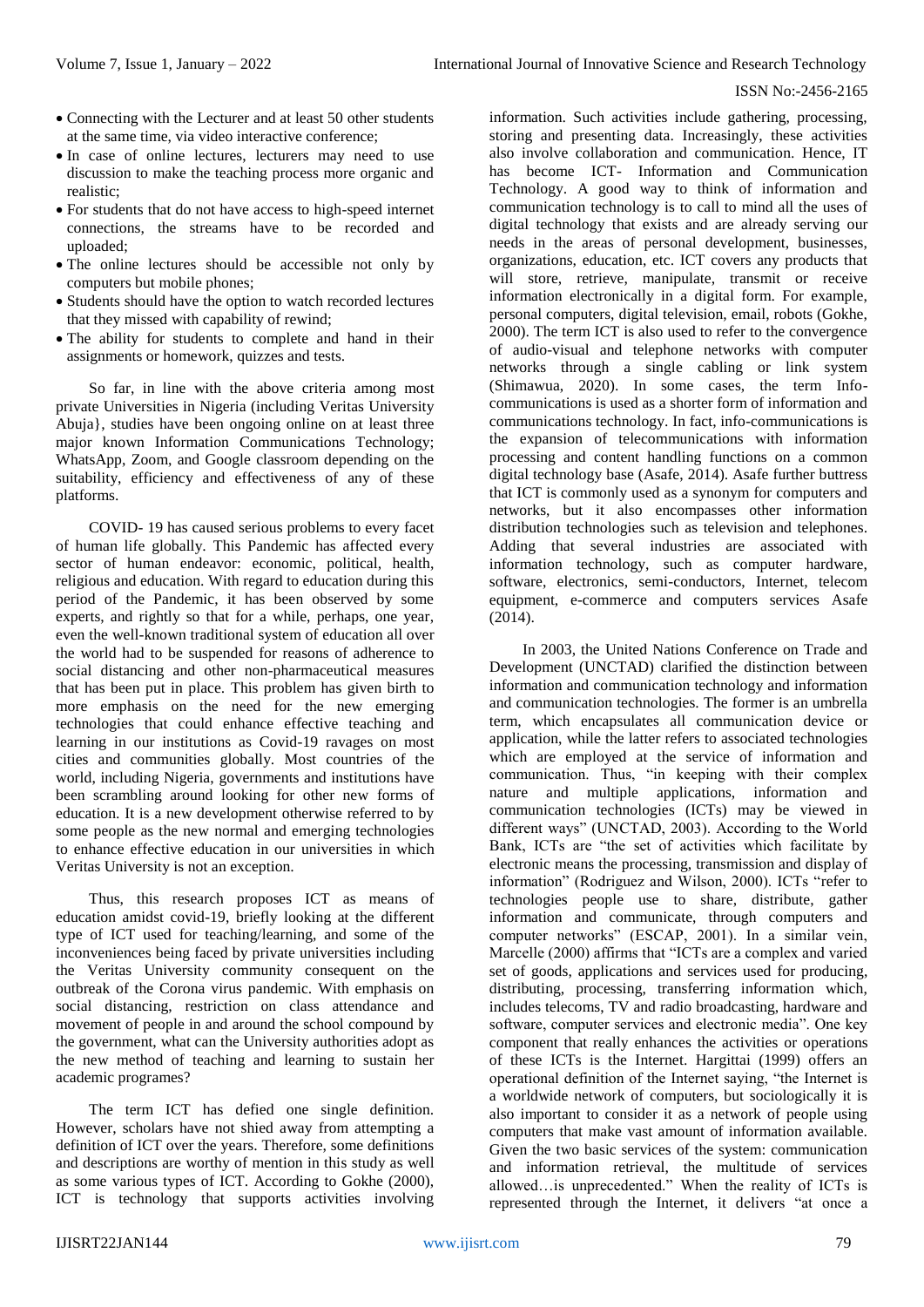worldwide broadcasting capability, a mechanism for information dissemination, a medium for interaction between individuals and a marketplace for goods and services" (Kiiski and Pohjola, 2001).

*A. Covid-19 and E-Counselling in Veritas University*

Covid- 19 is a disease caused by a new strain of coronavirus. 'CO' stands for Corona, 'VI' for virus, and 'D' for disease. Formerly, this disease was referred to as '2019 novel coronavirus' or '2019-nCoV.' The Covid-19 virus is a new virus linked to the same family of viruses as Severe Acute Respiratory Syndrome (SARS) and some types of common cold (UNICEF, WHO & IFRC, 2020). Kaur et. al. (2020) elaborated further on the origin and pathogenic development of Covid-19 saying, coronaviruses are singlestranded RNA (ribonucleic acid) viruses with spike projections that give them a crown-like appearance and hence they are called coronaviruses. Historically, there have been two earlier outbreaks or occurrences of the disease (the Severe Acute Respiratory Syndrome Coronavirus- SARS-COV and the Middle East Respiratory Syndrome Coronavirus- MERS-COV) which killed over 350, 000 persons. Coronaviruses are composed of subfamily Orthocoronavirinae, in the family Coronaviridae, order Nidovirales, and realm Riboviria. They are envelope viruses with a positive-sense single-stranded RNA genome and a nucleocapsid of h.

The coming of covi-19 brought about terrible experiences of lockdown in almost every human aspect of life. There was lockdown of businesses, industries, hospitals, institutions of leraning, Hotels, Tourist centres to mention but a few. And these lockdowns were as a result of increasing fear displayed by the media of increasing numbers of daily deaths, fast transmissions and the trauma accompanied by covi-19 increasing mental illness and stress. School closures due to covi-19 affected learners/ clients ( ie students ) worldwide not only in Veritas University and this led to the emergence of E-counselling or online counselling to enable professional counselors reach out to their clients (students) and help those with problems where necessary. E-counselling is described by Sanders and Rosenfield (1998) as a counselling method through the medium of telecommunication technologies such as telephone, internet and teleconferencing. Digital counselling game is gradually emerging as an effective tool to leverage students in to holistic self-management and development. Ecounselling has been described as the best way to offer psychological and counselling services during this covid-19 Pandemic both in school environments and out of school environments. Other methods of E-counselling include but not restricted to instant messaging, synchronous chat, text messaging, video-conferencing and asynchronous email (Barak, Hen, et al., 2009; Barnett, 2005; Dowling & Rickwood, 2003). Even though the face-to-face counselling method is still a necessity and is applicable, due to the challenges of social distancing being observed due to covid-19, E-counselling is suitable and is being used in Veritas University like in most other institutions worldwide.

Some of the factors militating against the availability and use of ICT in some universities identified by

idreameducation.org are the same factors militating against it in Veritas University. These include: Lack of electricity: from primary to tertiary institutions, there has been a complete stoppage of real-time teaching and learning following the nationwide closure of all educational institutions occasioned by the coronavirus pandemic. Despite the intervention of the government, most students, particularly those in rural areas have been completely shut out. Stakeholders observed that online teaching and learning during the lockdown have been characterized by poor internet access, electrical failure, especially in rural areas as almost all technologies used to deliver education while schools remained closed required electricity (Njoku, et al. September 17, 2021, The Guardian).

Poverty is another issue. In an interview conducted by the Guardian Newspaper of November 17, 2021, Mala-Adebayo Omotayo reports, "most parents could not afford Android phones. In situations where children manage to get second hand phones, purchasing data and getting it to work was a problem. There are connectivity, data and lack of concentration challenges" (Njoku, et al. 2021).

Lack of technical know-how and resource related issues such as not using up-to-date hardware and software. Here the major challenge has to do with inadequate information for both teachers and learners on Information and Communication Technologies. Experience has shown that most users are oblivious of new versions of electronic hardware and software. For example, there is a limit to the volume of document a WhatsApp platform can support, in which case, the Telegram App is preferable. Currently, some applications cannot operate on old computer systems. And because they are obsolete, these computers or hardware cannot accommodate large volumes of data when it comes to storage. So, it is not enough to own a computer or have access to the Internet. Online teaching and learning could be marred when the technical know-how is lacking in both the teacher and the learner.

Another factor has to do with lack of adequate skills in ICT on the part of the teachers. While we acknowledge that many of the teachers have access to mobile apps and can operate them conveniently, the same cannot be said of them when it comes to use of other ICTs tools like the computer, power point projector, etc. During lectures, "Some teachers lack the right kind of knowledge required to operate the ICT lab and equipment. This lack of skills is also a reason why some teachers are not motivated and not motivating their students to learn from the ICT labs.

Rajan (2018) wrote an article on the factors influencing the effective use of ICT in Teaching and Learning- Indian Perspective in Research Gate. What is fascinating about the article is that most of the points raised are also suitable for our own context and experience. He argued: Poor network connectivity has continually affected online teaching and learning during Covid-19. Even in this digital era, the data network in Nigeria reaches only major cities and towns. Even though 3G and 4G networks are quite popular among mobile users in Nigeria, the impact is not up to the optimal mark in education. Many teachers still encounter this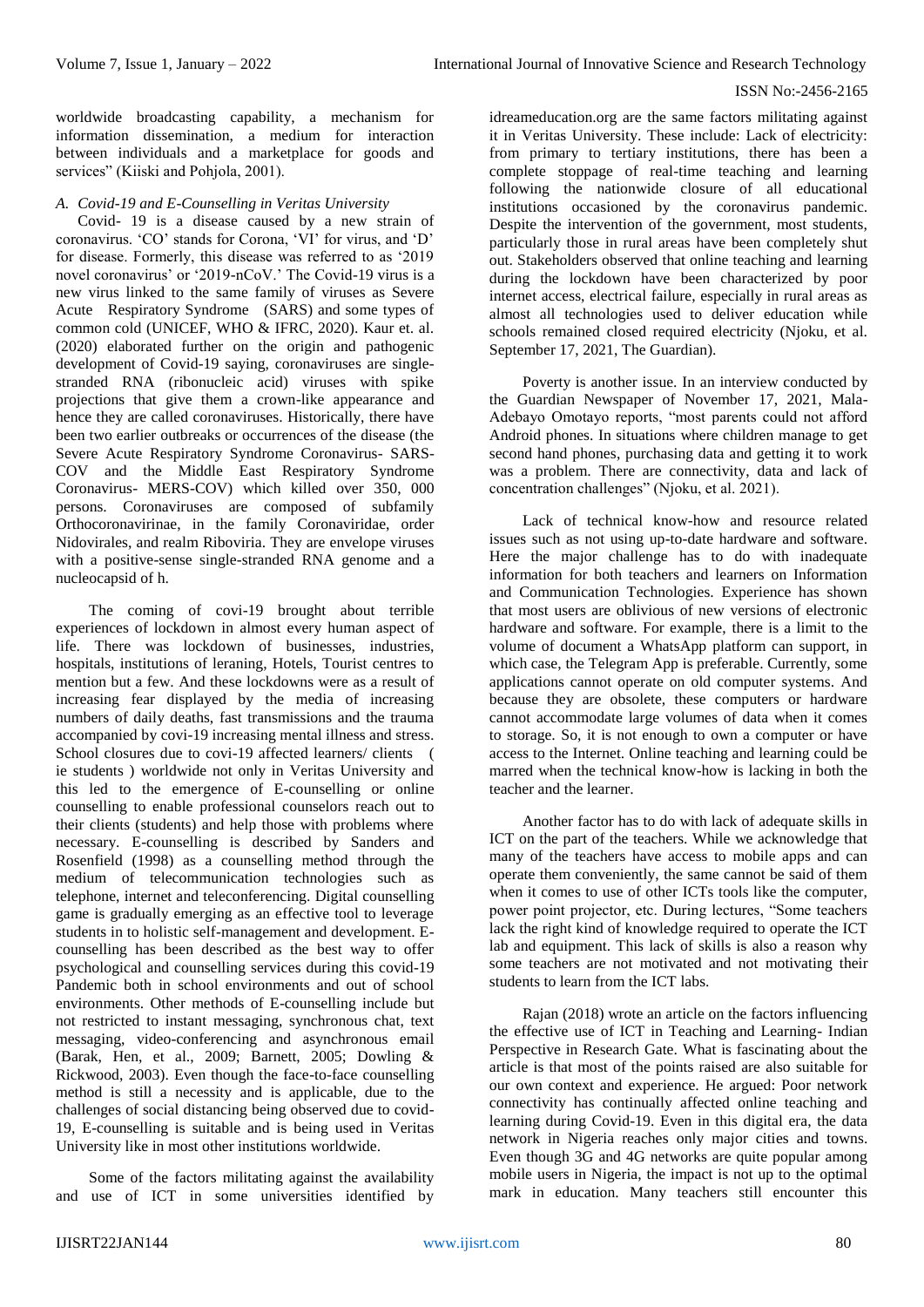problem in the course of their duties. It is said that in our world of today, "data is life", hence, without it life becomes hell even in the area of teaching and learning.

Furthermore, Rajan (2018) explains that incorporating ICT in teaching mainly depends on the enthusiasm of the individual teacher. Some of them feel comfortable and satisfied with traditional methods of teaching like the chalk and talk. Hence, they put forth reasons like aging, lack of interest, control over learner and so on as arguments. In reality, such teachers need motivation and counseling towards the use of ICT in teaching in order to impact efficiently on their students.

## *B. Objectives of the Study*

Three specific objectives guided this research:

- To find out the availability of ICT and the extent of the use of ICT in teaching and learning at Veritas University.
- To find out the factors militating against the effective use of ICT in teaching and learning at Veritas University.
- To identify some social media platforms with comparative advantages in teaching and learning at Veritas University and make some recommendations.

## *C. Research Questions*

Three research questions guided the study:

- What is the level of ICT usage in teaching and learning amidst COVID-19 pandemic in Veritas University Abuja?
- What is the impact of ICT usage on teaching and learning amidst COVID-19 pandemic in Veritas University Abuja?
- What are the factors militating against ICT usage in teaching and learning amidst COVID-19 pandemic in Veritas University Abuja?

## *D. Research Hypothesis*

One hypothesis guided this study:

**Ho1:** ICT usage has no significant impact on teaching and learning amidst COVID-19 pandemic in Veritas University Abuja.

## **II. METHODOLOGY**

This study used the descriptive survey design. The population for this study was made up of students and lecturers in Veritas University, Abuja. The population comprised of 3,490 of which 229 are academic staff, and 3,261 are students from the seven academic faculties. The

total sample of the study was 500. This number was made up of students from the seven faculties in Veritas University. The sample was selected using simple random sampling. The instrument for data collection was an organized questionnaire titled: "Role of ICT for Quality Education Amidst COVID-19 Pandemic Ouestionnaire" (RICTQECPQ). The instrument has the socio-demographic of those who responded to the questionnaires. It comprised of four sections. The items were developed using four-point modified Likert scale with 18 items coded as follows: Strongly Agree  $(SA) = 4$  points, Agree  $(A) = 3$  points, Disagree (D) = 2 points, and Strongly Disagree (SD) = 1 point. Two experts validated the instrument. In order to obtain the reliability of the instrument, test re-test was carried out on some respondents outside the sample area. 0.81 correlation co-efficient was gotten which was high enough to determine the reliability of the instrument. A total of 500 copies of the questionnaire were given to the respondents in their lecture theatres and offices in the various departments. The questionnaire was administered and collected immediately to avoid misplacement. Consequently, 480 copies were completed and returned putting it at a 95% of the total instrument. The collected data were analyzed using mean to answer the research questions while t-test was used to test the hypothesis at 0.05 level of significance. For decision making, 2.50 was used as the criterion mean. Any item that attained a response of mean score of 2.50 and above was retained while below 2.50 was rejected. For the test of hypothesis, the null hypothesis was rejected if the calculated t-calculated value was equal to or greater than the t-tabulated value whereas the null hypothesis was retained if the t-calculated value was less than the t-tabulated value. Also, the null hypothesis was rejected if the calculated p-value was equal to or less than the set p-value whereas the null hypothesis was retained if the calculated p-value was greater than the set p-value.

## **III. RESULTS**

Descriptive Analysis of Research Questions

The three questions earlier raised in the study were answered descriptively.

Research Question 1: What is the level of ICT usage in teaching and learning amidst COVID-19 pandemic in Veritas University Abuja?

| S/N                         | Item                             | Lecturers' Responses |       |     |      |  |  |  |  |
|-----------------------------|----------------------------------|----------------------|-------|-----|------|--|--|--|--|
|                             |                                  | Yes                  |       |     | No   |  |  |  |  |
|                             |                                  | F                    | $\%$  | F   | $\%$ |  |  |  |  |
|                             | I have computer                  | 121                  | 80.7  | 29  | 19.3 |  |  |  |  |
| $\mathcal{D}_{\mathcal{L}}$ | I have e-mail address            | 150                  | 100.0 | 0   | 0    |  |  |  |  |
| 3                           | I have internet access           | 142                  | 94.7  | 8   | 5.3  |  |  |  |  |
| 4                           | I have digital camera            | 35                   | 23.3  | 115 | 76.7 |  |  |  |  |
|                             | I have scanner                   | 48                   | 32.0  | 102 | 68.0 |  |  |  |  |
| 6                           | I have video equipment           | 18                   | 12.0  | 132 | 88.0 |  |  |  |  |
|                             | I have projector                 | 23                   | 15.3  | 127 | 84.7 |  |  |  |  |
| 8                           | I have telephone                 | 150                  | 100.0 | 0   | 0    |  |  |  |  |
| 9                           | I have video conferencing        | 13                   | 8.7   | 137 | 91.3 |  |  |  |  |
| 10                          | I have closed circuit television | 16                   | 10.7  | 134 | 89.3 |  |  |  |  |

Table 1: Percentage analysis showing level of ICT usage in teaching and learning amidst COVID-19 pandemic in Veritas University Abuja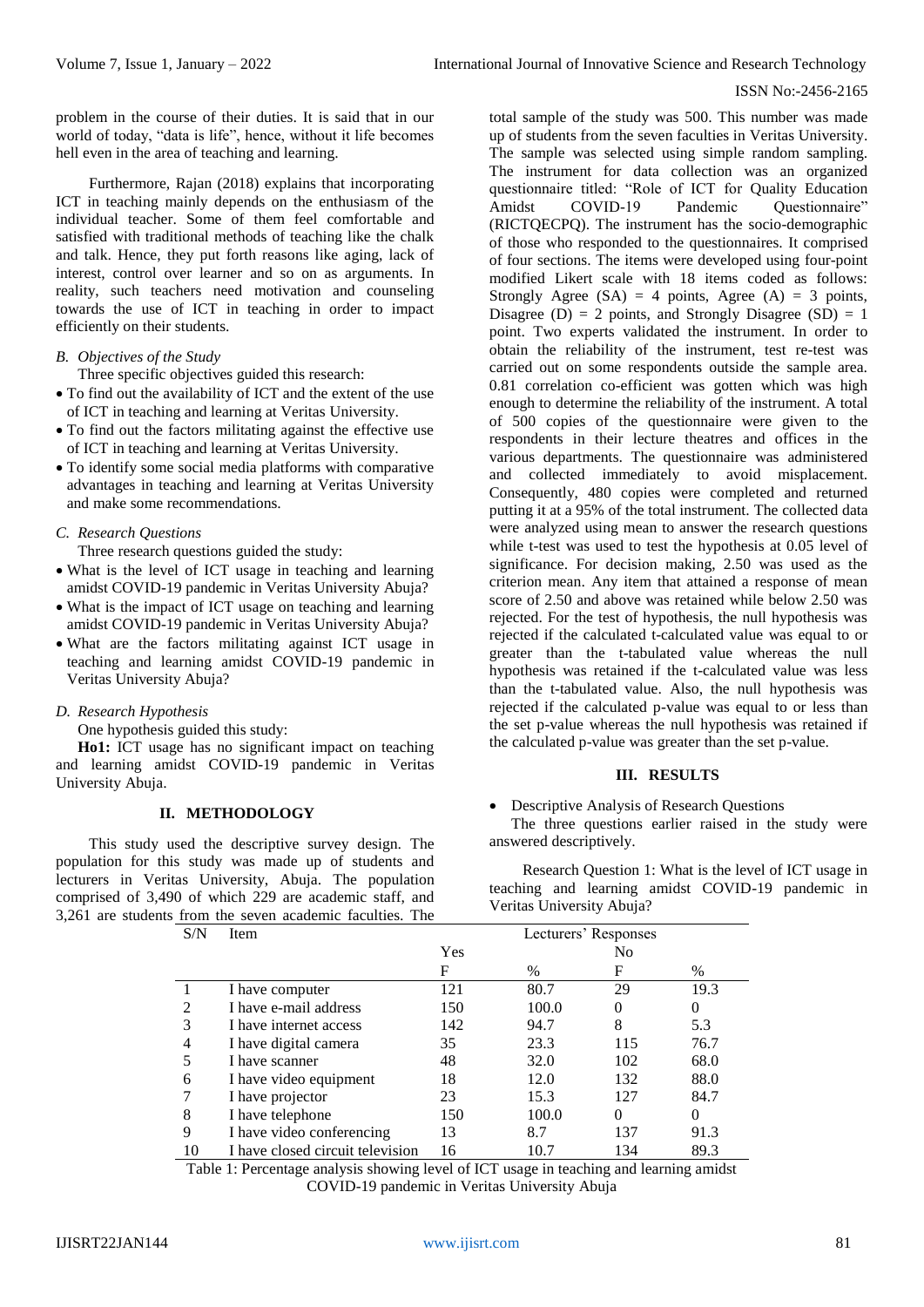From table 1 above, item 1 revealed that 80.7% of the lecturers have computers while 19.3% of them do not have. Item 2 revealed that all (100%) the lecturers have e-mail addresses. Item 3 showed that 94.7% of the lecturers have internet access while 5.3% of them do not have. Item 4 showed that 23.3% of the lecturers have digital camera while 76.7% of them do not have. Item 5 showed that 32.0% of the lecturers have scanners while 68.0% of them do not have. Item 6 showed that 12.0% of the lecturers have video equipment while 88.0% of them do not have. Item 7 showed that 15.3% of the lecturers have projectors while 84.7% of

them do not have. Item 8 revealed that all (100%) the lecturers have telephones. Item 9 showed that 8.7% of the lecturers have video conference while 91.3% of them do not have. Item 10 showed that 10.7% of the lecturers have closed circuit television while 89.3% of them do not have. Therefore, the level of availability of ICTs is high in terms of computers, e-mail addresses, internet access and telephones. However, it is very low in terms of digital camera, scanners, video equipment, projectors, video conferencing and closed-circuit television.

| S/N | Item                             | Students' Responses |       |                |      |  |
|-----|----------------------------------|---------------------|-------|----------------|------|--|
|     |                                  | Yes                 |       | N <sub>0</sub> |      |  |
|     |                                  | F                   | $\%$  | F              | $\%$ |  |
|     | I have computer                  | 281                 | 85.2  | 49             | 14.8 |  |
| 2   | I have e-mail address            | 330                 | 100.0 | $\Omega$       | 0    |  |
| 3   | I have internet access           | 219                 | 66.4  | 111            | 33.6 |  |
| 4   | I have digital camera            | 106                 | 32.1  | 224            | 67.9 |  |
| 5   | I have scanner                   | 137                 | 41.5  | 193            | 58.5 |  |
| 6   | I have video equipment           | 98                  | 58.5  | 232            | 41.5 |  |
| 7   | I have projector                 | 31                  | 9.4   | 299            | 90.6 |  |
| 8   | I have telephone                 | 296                 | 89.7  | 34             | 10.3 |  |
| 9   | I have video conferencing        | 11                  | 3.3   | 319            | 96.7 |  |
| 10  | I have closed circuit television | 16                  | 4.8   | 314            | 95.2 |  |
|     | <b>THIAN 1'1'1'</b>              | $c \tau \sim$       |       | $\cdot$        | 11   |  |

Table 2: Percentage analysis showing level of ICT usage in teaching and learning amidst COVID-19 pandemic in Veritas University Abuja

From table 2 above, item 1 revealed that 85.2% of the students have computers while 14.8% of them do not have. Item 2 revealed that all (100%) of the students have e-mail addresses. Item 3 showed that 66.4% of the students have internet access while 33.6% of them do not have. Item 4 showed that 32.1% of the students have digital camera while 67.9% of them do not have. Item 5 showed that 41.5% of the students have scanners while 58.5% of them do not have. Item 6 showed that 58.5% of the students have video equipment while 41.5% of them do not have. Item 7 showed that 9.4% of the students have projectors while 90.6% of them do not have. Item 8 revealed that 89.7% of the students have telephones while 10.3% of them do not have. Item 9

showed that 3.3% of the students have video conference while 96.7% of them do not have. Item 10 showed that 4.8% of the students have closed circuit television while 95.2% of them do not have. Therefore, the level of availability of ICTs is high in terms of computers, e-mail addresses, internet access, video conferencing and telephones. However, it is very low in terms of digital camera, scanners, video equipment, projectors, and closed-circuit television.

Research Question 2: What is the impact of ICT usage on teaching and learning amidst COVID-19 pandemic in Veritas University Abuja?

| S/N | Item                                                          | Lecturers' Level of Agreement |    |    |    | Mean | Decision  |
|-----|---------------------------------------------------------------|-------------------------------|----|----|----|------|-----------|
|     |                                                               | <b>SA</b>                     | A  | D  | SD |      |           |
| 11  | It encourages interactivity and flexibility on platforms like | 48                            | 37 | 28 | 37 | 2.64 | Agreed    |
|     | Google Classroom, Zoom, WhatsApp and Telegram                 |                               |    |    |    |      |           |
| 12  | It encourages self-study                                      | 45                            | 41 | 29 | 35 | 2.64 | Agreed    |
| 13  | There is always distraction or inability to concentrate       | 18                            | 27 | 51 | 54 | 2.06 | Disagreed |
| 14  | Limited evaluation of learning outcomes                       | 59                            | 49 | 25 | 17 | 3.00 | Agreed    |
| 15  | Low engagement or participation of students during teaching-  | 58                            | 45 | 26 | 21 | 2.93 | Agreed    |
|     | learning process                                              |                               |    |    |    |      |           |
| 16  | Exclusion of students in rural areas                          | 59                            | 48 | 24 | 19 | 2.98 | Agreed    |
| 17  | Some students are not familiar with some of the platforms'    | 21                            | 31 | 46 | 52 | 2.14 | Disagreed |
|     | interfaces                                                    |                               |    |    |    |      |           |
| 18  | Inability of students to understand practical lessons through | 44                            | 42 | 39 | 25 | 2.70 | Agreed    |
|     | online platforms                                              |                               |    |    |    |      |           |
| 19  | Parents' collaboration in the supervision of students         | 51                            | 46 | 31 | 22 | 2.84 | Agreed    |
| 20  | Inadequate digital skills on the part of lecturers            | 48                            | 51 | 35 | 16 | 2.87 | Agreed    |
|     | <b>Sectional Mean</b>                                         |                               |    |    |    | 2.68 | Agreed    |

Table 3: Mean analysis showing impact of ICT usage on teaching and learning amidst COVID-19 pandemic in Veritas University

Abuja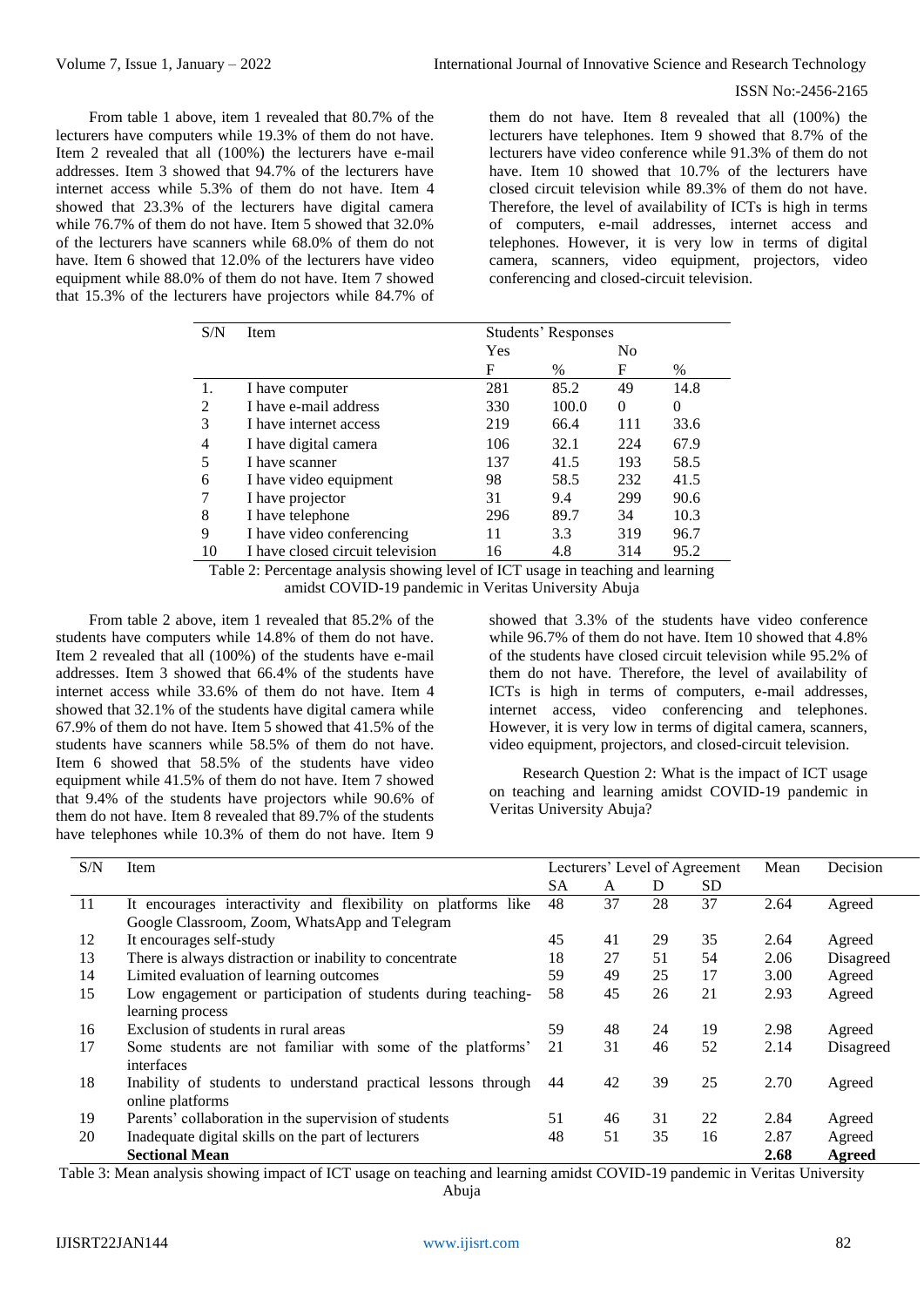## **Scale Mean 2.50**

From Table 3, it could be observed that the mean values of 2.64, 2.64, 3.00, 2.93, 2.98, 2.70, 2.84 and 2.87 respectively were in agreement with items 11, 12, 14, 15, 16, 18, 19 and 20 while the mean values of 2.06 and 2.14 were in disagreement with items 13 and 17. The sectional mean of 2.68 indicated that some of the respondents agreed that interactivity and flexibility on platforms like Google Classroom, Zoom, WhatsApp and Telegram, self-study, limited evaluation of learning outcomes, low engagement or

participation of students during teaching-learning process, exclusion of students in rural areas, students' inability to understand practical lessons through online platforms, parents' collaboration in the supervision of students and inadequate digital skills on the part of lecturers are the impact of ICT on teaching and learning amidst COVID-19 pandemic while the remaining respondents disagreed with distraction or inability to concentrate and non-familiarity with some of the platforms' interfaces as impact of ICT on teaching and learning amidst COVID-19 pandemic.

| S/N | Item                                                          |     | Students' Level of Agreement |    |           | Mean | Decision  |
|-----|---------------------------------------------------------------|-----|------------------------------|----|-----------|------|-----------|
|     |                                                               | SА  | A                            | D  | <b>SD</b> |      |           |
| 11  | It encourages interactivity and flexibility on platforms like | 124 | 86                           | 73 | 47        | 2.87 | Agreed    |
|     | Google Classroom, Zoom, WhatsApp and Telegram                 |     |                              |    |           |      |           |
| 12  | It encourages self-study                                      | 87  | 120                          | 69 | 54        | 2.73 | Agreed    |
| 13  | There is always distraction or inability to concentrate       | 44  | 56                           | 99 | 131       | 2.04 | Disagreed |
| 14  | Limited evaluation of learning outcomes                       | 100 | 93                           | 73 | 64        | 2.69 | Agreed    |
| 15  | Low engagement or participation of students during            | 89  | 92                           | 67 | 82        | 2.57 | Agreed    |
|     | teaching-learning process                                     |     |                              |    |           |      |           |
| 16  | Exclusion of students in rural areas                          | 93  | 86                           | 71 | 80        | 2.58 | Agreed    |
| 17  | Some students are not familiar<br>with some of<br>the         | 79  | 109                          | 74 | 68        | 2.60 | Agreed    |
|     | platforms' interfaces                                         |     |                              |    |           |      |           |
| 18  | Inability of students to understand practical lessons         | 101 | 84                           | 69 | 76        | 2.64 | Agreed    |
|     | through online platforms                                      |     |                              |    |           |      |           |
| 19  | Parents' collaboration in the supervision of students         | 95  | 94                           | 86 | 55        | 2.69 | Agreed    |
| 20  | Inadequate digital skills on the part of students             | 87  | 96                           | 58 | 89        | 2.55 | Agreed    |
|     | <b>Sectional Mean</b>                                         |     |                              |    |           | 2.60 | Agreed    |

Table 4: Mean analysis showing impact of ICT usage on teaching and learning amidst COVID-19 pandemic in Veritas University Abuja

### *Scale Mean 2.50*

From Table 4, it could be observed that the mean values of 2.87, 2.73, 2.69, 2.57, 2.58, 2.60, 2.64, 2.69 and 2.55 respectively were in agreement with items 11, 12, 14, 15, 16, 17, 18, 19 and 20 while the mean value of 2.04 was in disagreement with item 13. The sectional mean of 2.60 indicated that some of the respondents agreed that interactivity and flexibility on platforms like Google Classroom, Zoom, WhatsApp and Telegram, self-study, limited evaluation of learning outcomes, low engagement or participation of students during teaching-learning process, exclusion of students in rural areas, students' not familiar with platforms' interfaces, students' inability

to understand practical lessons through online platforms, parents' collaboration in the supervision of students and inadequate digital skills on the part of students are the impact of ICT on teaching and learning amidst COVID-19 pandemic while the remaining respondents disagreed with distraction or inability to concentrate as impact of ICT on teaching and learning amidst COVID-19 pandemic.

Research Question 3: What are the factors militating against ICT usage in teaching and learning amidst COVID-19 pandemic in Veritas University Abuja?

| S/N | Item                                                                             |           | Lecturers' Level of Agreement |    |           | Mean | Decision  |
|-----|----------------------------------------------------------------------------------|-----------|-------------------------------|----|-----------|------|-----------|
|     |                                                                                  | <b>SA</b> | A                             | D  | <b>SD</b> |      |           |
| 21  | High cost of data                                                                | 48        | 46                            | 38 | 18        | 2.83 | Agreed    |
| 22  | Inadequate expertise on the part of lecturers                                    | 38        | 42                            | 43 | 27        | 2.60 | Agreed    |
| 23  | confidence<br>while<br>Inadequate<br>using<br>the<br>equipment                   | 19        | 27                            | 48 | 56        | 2.06 | Disagreed |
| 24  | Inadequate knowledge of how to evaluate the<br>role of ICT for quality education | 35        | 36                            | 38 | 41        | 2.43 | Disagreed |
| 25  | Inadequate ICT facilities                                                        | 40        | 45                            | 39 | 26        | 2.66 | Agreed    |
| 26  | Poor internet access                                                             | 41        | 36                            | 37 | 36        | 2.55 | Agreed    |
| 27  | Unstable power supply                                                            | 42        | 50                            | 31 | 27        | 2.71 | Agreed    |
| 28  | Software viruses                                                                 | 39        | 49                            | 34 | 28        | 2.66 | Agreed    |
| 29  | Hardware failure                                                                 | 50        | 47                            | 38 | 15        | 2.88 | Agreed    |
| 30  | Insufficient knowledge of application software                                   | 41        | 43                            | 35 | 31        | 2.63 | Agreed    |
|     | <b>Sectional Mean</b>                                                            |           |                               |    |           | 2.60 | Agreed    |

Table 5: Mean analysis showing factors militating against ICT usage in teaching and learning amidst COVID-19 pandemic in Veritas University Abuja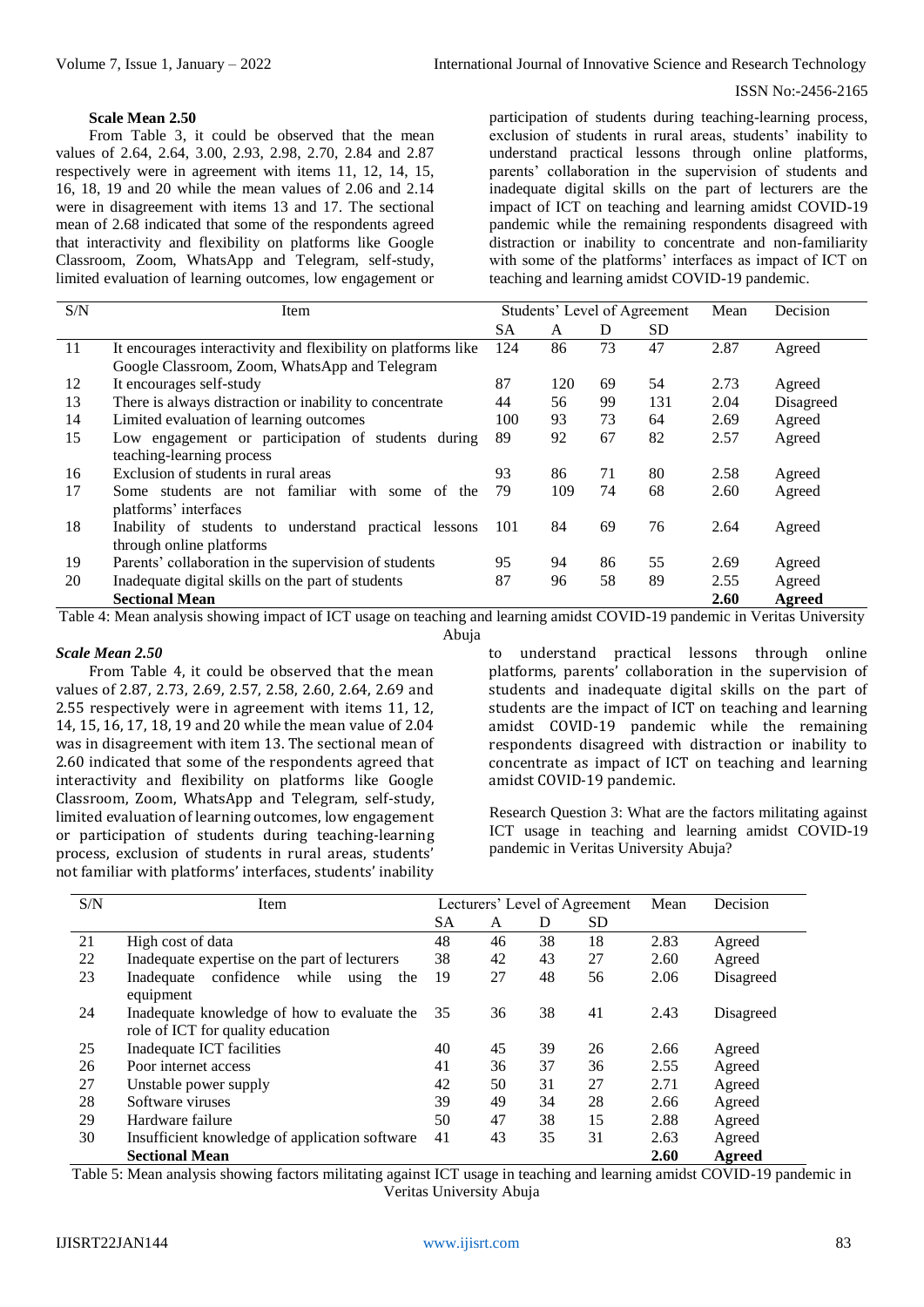## *Scale Mean 2.50*

From Table 5, it could be observed that the mean values of 2.83, 2.60, 2.66, 2.55, 2.71, 2.66, 2.88 and 2.63 respectively were in agreement with items 21, 22, 25, 26, 27, 28, 29 and 30 while the mean values of 2.06 and 2.43 were in disagreement with items 23 and 24. The sectional mean of 2.60 indicated the respondents agreed that high cost of data, inadequate expertise on the part of lecturers, inadequate ICT facilities, poor internet access, unstable

power supply, software viruses, hardware failure and insufficient knowledge of application software were the factors militating against ICT usage in teaching and learning amidst COVID-19 pandemic while the remaining respondents disagreed with inadequate confidence while using the equipment and inadequate knowledge of how to evaluate the role of ICT for quality education as a factor militating against ICT usage in teaching and learning amidst COVID-19 pandemic in Veritas University Abuja.

| S/N | Item                                              |           | Students' Level of Agreement |    |           |      | Decision  |
|-----|---------------------------------------------------|-----------|------------------------------|----|-----------|------|-----------|
|     |                                                   | <b>SA</b> | A                            | D  | <b>SD</b> |      |           |
| 21  | High cost of data                                 | 126       | 98                           | 78 | 28        | 2.98 | Agreed    |
| 22  | Inadequate expertise on the part of students      | 101       | 121                          | 72 | 36        | 2.87 | Agreed    |
| 23  | confidence<br>while<br>Inadequate<br>using<br>the | 45        | 79                           | 99 | 107       | 2.19 | Disagreed |
|     | equipment                                         |           |                              |    |           |      |           |
| 24  | Inadequate knowledge of how to evaluate the       | 94        | 92                           | 76 | 68        | 2.64 | Agreed    |
|     | role of ICT for quality education                 |           |                              |    |           |      |           |
| 25  | Inadequate ICT facilities                         | 121       | 95                           | 68 | 46        | 2.88 | Agreed    |
| 26  | Poor internet access                              | 86        | 106                          | 71 | 67        | 2.64 | Agreed    |
| 27  | Unstable power supply                             | 76        | 123                          | 69 | 62        | 2.65 | Agreed    |
| 28  | Software viruses                                  |           | 98                           | 71 | 72        | 2.62 | Agreed    |
| 29  | Hardware failure                                  | 91        | 102                          | 66 | 71        | 2.65 | Agreed    |
| 30  | Insufficient knowledge of application software    | 88        | 97                           | 81 | 64        | 2.63 | Agreed    |
|     | <b>Sectional Mean</b>                             |           |                              |    |           | 2.68 | Agreed    |

Table 6: Mean analysis showing factors militating against ICT usage in teaching and learning amidst COVID-19 pandemic in Veritas University Abuja

#### *Scale Mean 2.50*

From Table 6, it could be observed that the mean values of 2.98, 2.87, 2.64, 2.88, 2.64, 2.65, 2.62, 2.65 and 2.63 respectively were in agreement with items 21, 22, 24, 25, 26, 27, 28, 29 and 30 while the mean value of 2.19 was in disagreement with item 23. The sectional mean of 2.68 indicated the respondents agreed that high cost of data, inadequate expertise on the part of students, inadequate knowledge of how to evaluate the role of ICT for quality education, inadequate ICT facilities, poor internet access, unstable power supply, software viruses, hardware failure and insufficient knowledge of application software were the factors militating against ICT usage in teaching and learning

amidst COVID-19 pandemic while the remaining respondents disagreed with inadequate confidence while using the equipment as a factor militating against ICT usage in teaching and learning amidst COVID-19 pandemic in Veritas University Abuja.

#### **Hypothesis Testing**

The null research hypothesis earlier formulated in the study was tested at 0.05 level of significance.

**Ho1:** ICT usage has no significant impact on teaching and learning amidst COVID-19 pandemic in Veritas University Abuja

| Variables             | N   | Mean | Std. deviation | Df  | t- <sub>cal</sub> | t- <sub>tab</sub> | $Sig(P_{cal})$ | Remarks       |  |
|-----------------------|-----|------|----------------|-----|-------------------|-------------------|----------------|---------------|--|
| ICT usage             | 480 | 8.24 | .321           |     |                   |                   |                |               |  |
|                       |     |      |                |     |                   |                   |                |               |  |
|                       |     |      |                | 958 | 21.549            | 1.646             | 0.024          | Reject $Ho_1$ |  |
| Teaching and learning | 480 | 6.47 | .221           |     |                   |                   |                |               |  |

Table 7: t-test analysis showing impact of ICT usage on teaching and learning amidst COVID-19 pandemic in Veritas University Abuja

#### Significant at df=198; P $\leq$ 0.05, t-calculated > t-tabulated

Table 7 showed t-test analysis of impact of ICT usage on teaching and learning amidst COVID-19 pandemic in Veritas University Abuja.The t-calvalue of 21.549 was found to be greater than the  $t$ -tab value of 1.646 given 958 degrees of freedom at 0.05 level of significance. The t-calvalue was significant since it was greater than t-tab value, the null hypothesis was rejected. Also, P-calwas less than the P-set. It implied that ICT usage had a positive impact on teaching and learning amidst COVID-19 pandemic in Veritas University Abuja.

#### **IV. DISCUSSION**

This study has shown that ICT usage had a positive impact on teaching and learning amidst COVID-19 pandemic in Veritas University Abuja.

In research question one, it revealed that the level of availability of ICTs was high in terms of computers, e-mail addresses, internet access and telephones. However, it was very low in terms of digital camera, scanners, video